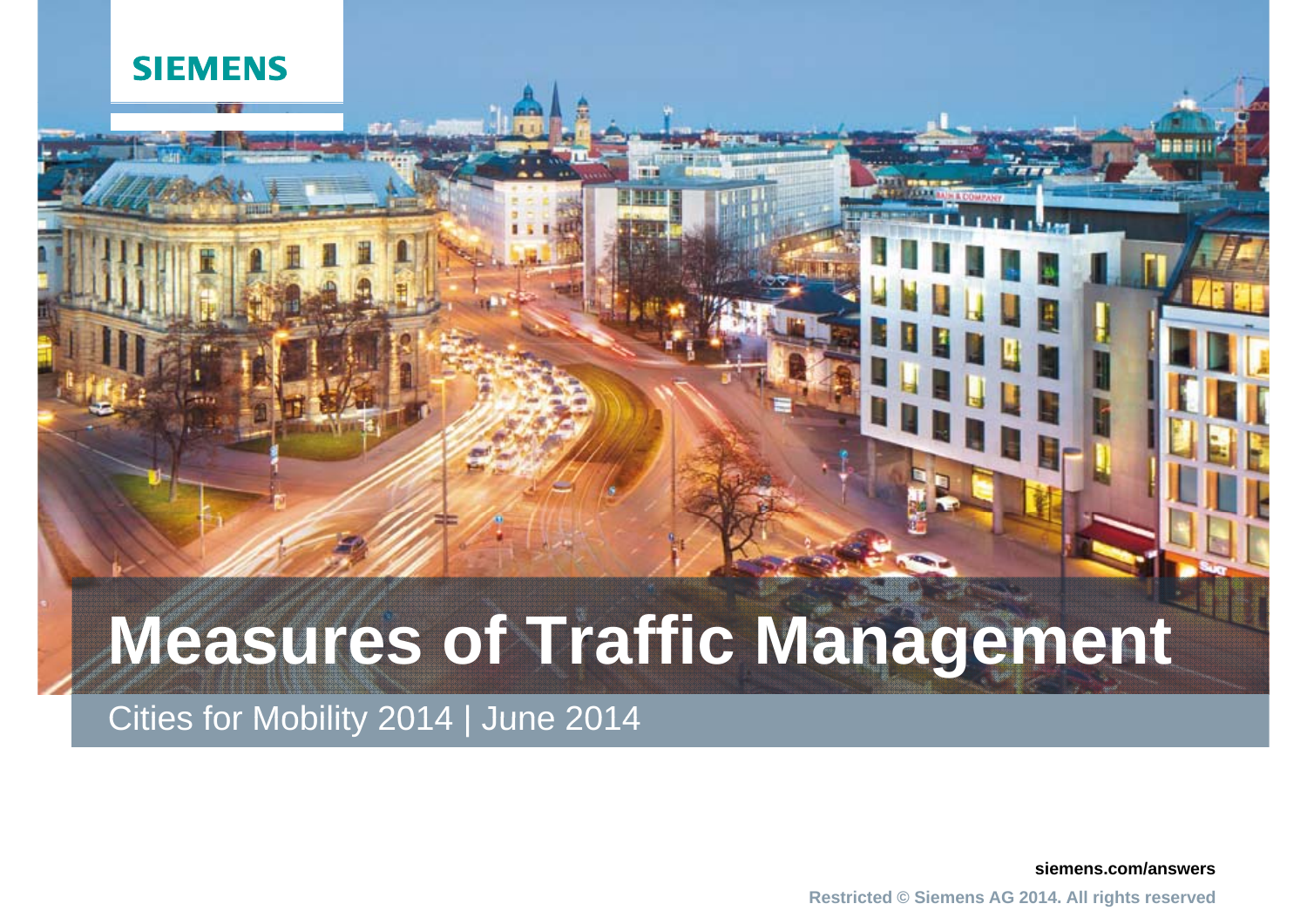**Traffic Management measures can be evaluated according to their impact three major challenges**

#### Growing urbanisation and increasing wealth drive the need for intelligent solutions - today and in future.



Today 280 million people already live in megacities  $($ >10 mio<sup>1</sup>)

| Challenges in the field of                                                                           |                                                                                                          |                                                                                                                  |
|------------------------------------------------------------------------------------------------------|----------------------------------------------------------------------------------------------------------|------------------------------------------------------------------------------------------------------------------|
| safety                                                                                               | environment                                                                                              | mobility                                                                                                         |
| 1.2 mio fatalities and 50<br>mio injured worldwide p.a.<br>(more than 3,000 fatalities<br>per day!). | Activities referring to traffic<br>are the second largest<br>source of CO <sub>2</sub> emission<br>(26%) | The number of vehicles in<br>developing countries<br>increases five times faster<br>than in developed countries. |
|                                                                                                      | Traffic is a main source of<br>PM10/PM2.5 and NOx                                                        | Definition megacity: metropolis with more than 10 mio inhabitants                                                |

Page 2 June 2014 Sebastian Althen **Restricted © Siemens AG 2014. All rights reserved** 

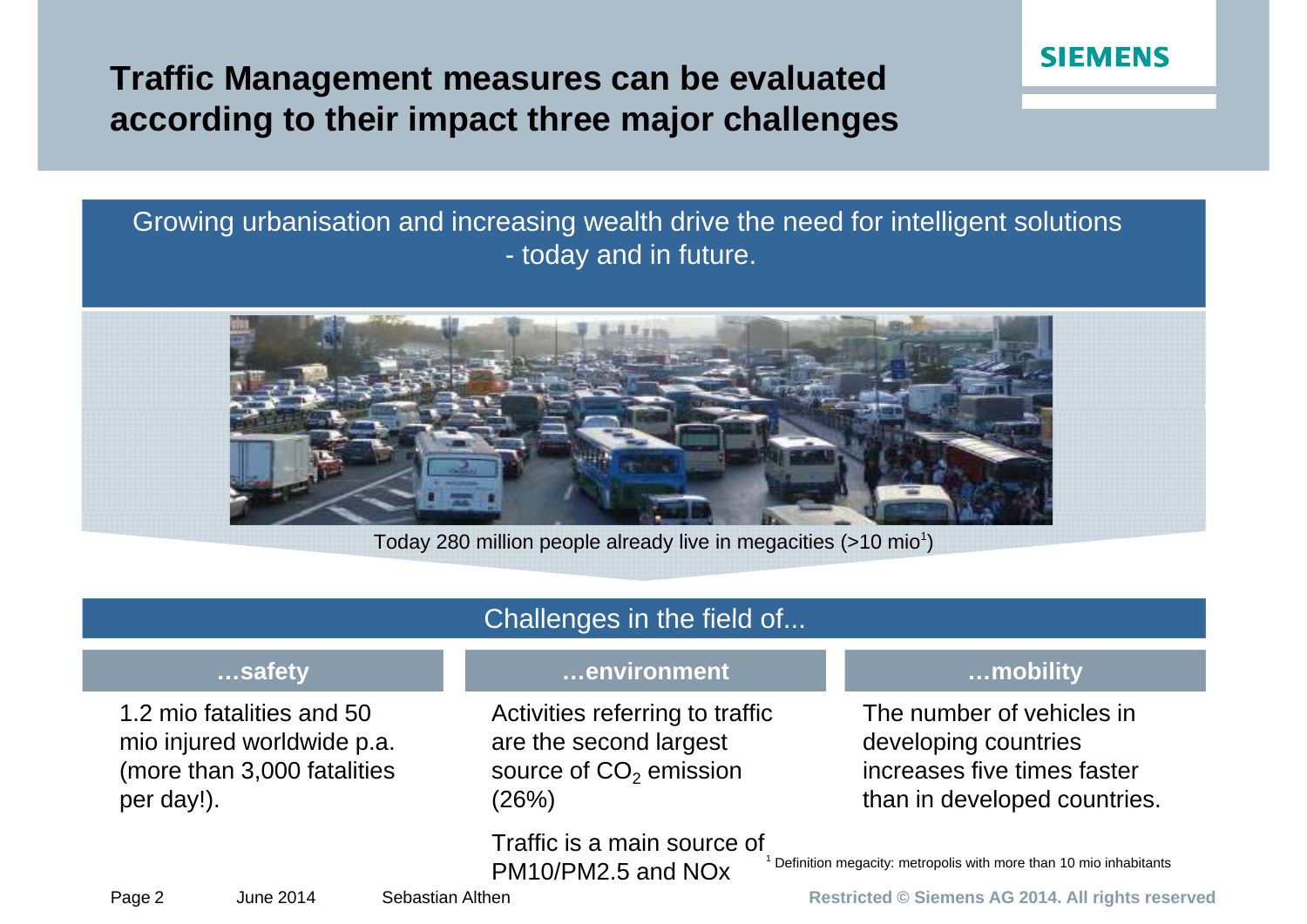## **A Traffic Management coordinates the different subsystems in a city to implement traffic strategies**



Page 3 June 2014 Sebastian Althen **\_\_\_\_\_\_\_\_\_\_** <sub>Downstream Systems</sub>Restricted © Siemens AG 2014. All rights reserved

**SIEMENS**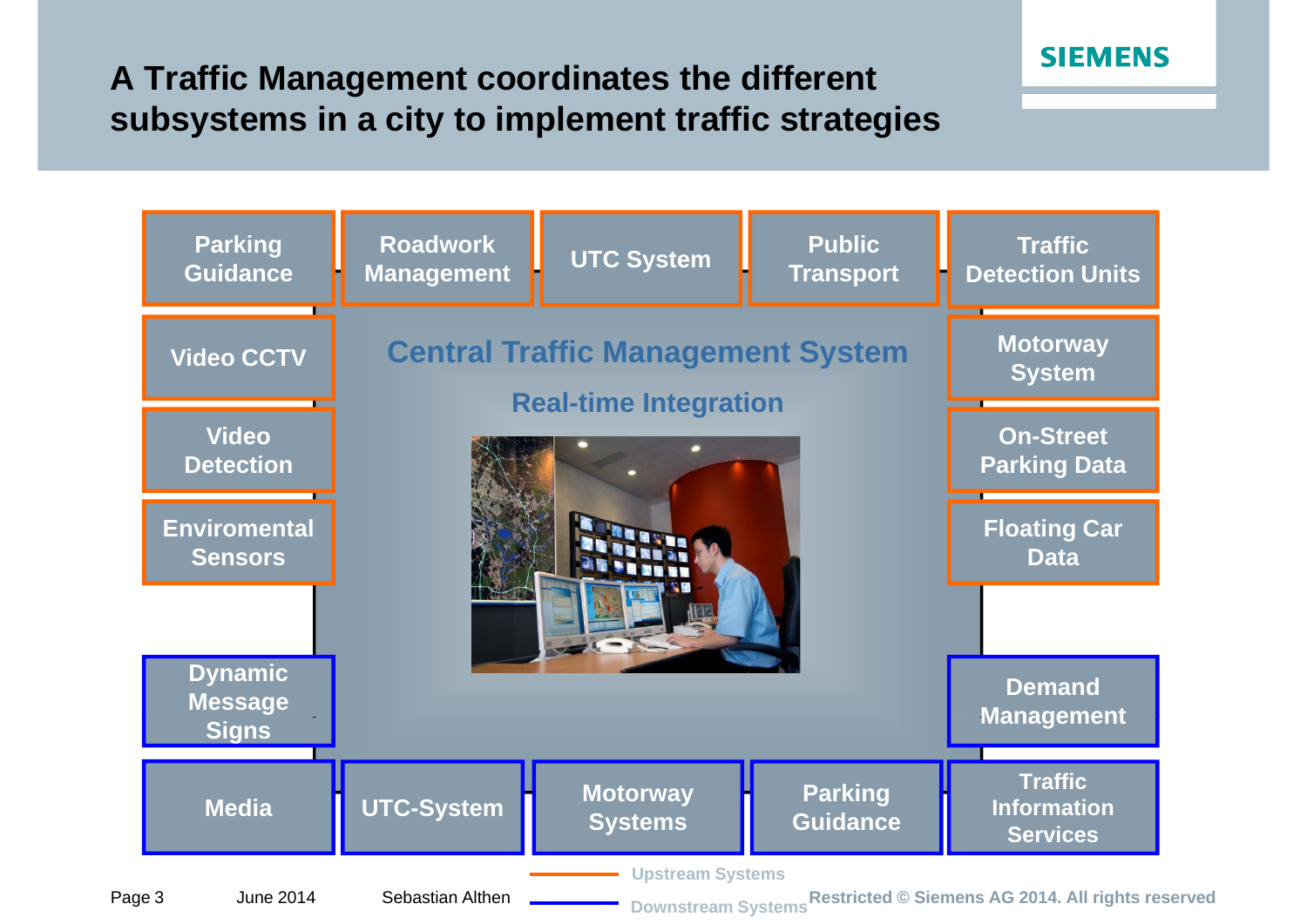## **The toolbox of traffic management systems features three categories <sup>o</sup> f dynamic measures**

#### **Soft Measures**

- Realtime urban traffic control
- **EXP** Accurate traveller information
- **Intelligent gating**

#### **Restrictive Measures**

- Selective access restrictions for critical situations
- $\mathcal{L}_{\mathcal{A}}$  Dynamic speed limits/lane control to account for incidients

#### **Demand Management**

- **Congestion charging charging**
- **Intellligent parking management**







**SIEMENS** 

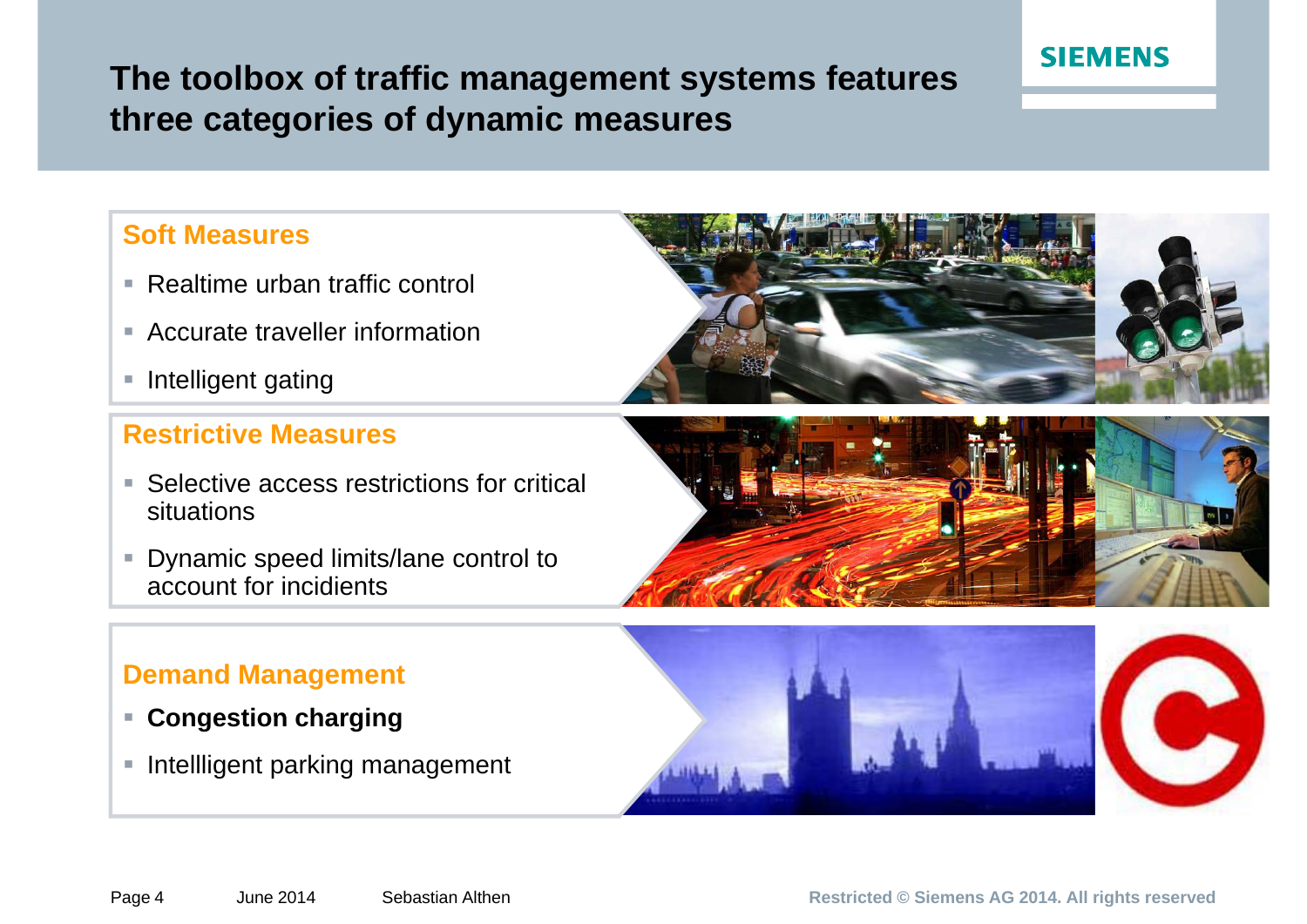## **The impact of the Congestion Charging scheme in London in 2003**

## **Mobility** ■ 21% traffic volume **Safety Pedestrianisation of Air quality** 8% reduction in NOx . . . . . . . .

- reduction  $(>= 4)$ wheels)
- 25% 30% congestion reduction after implementation
- areas
- Removal of road space from vehicles
- 
- 6% reduction in PM10

**SIEMENS** 

■ 16% reduction in CO<sub>2</sub>